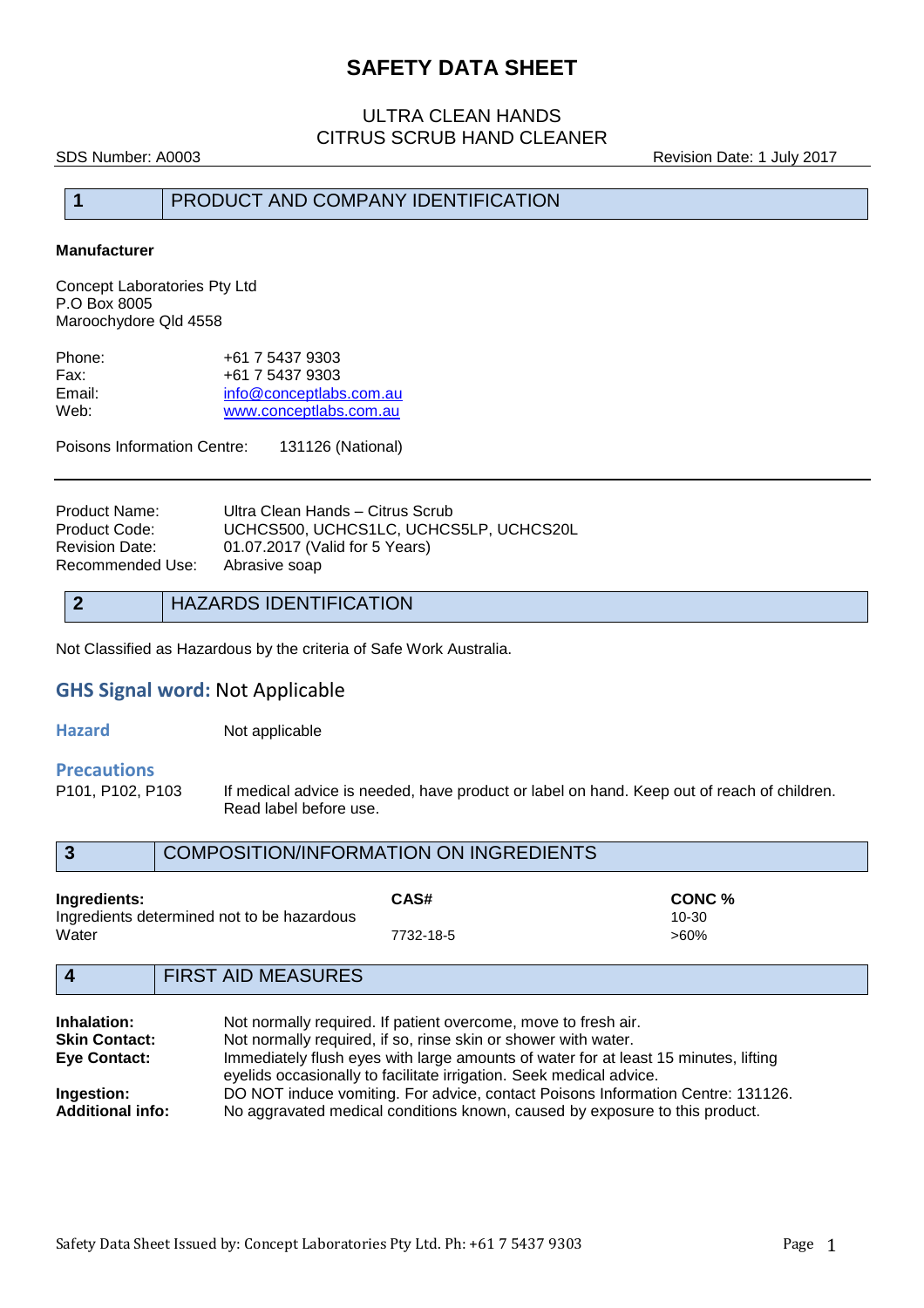#### ULTRA CLEAN HANDS CITRUS SCRUB HAND CLEANER

SDS Number: A0003 **Revision Date: 1 July 2017** 

|                                                              |  | <b>Extinguishing Media:</b> Dry powder, alcohol stable foam, carbon dioxide and water.                                                                                                                                                                                                                                                                                                                                                                                |
|--------------------------------------------------------------|--|-----------------------------------------------------------------------------------------------------------------------------------------------------------------------------------------------------------------------------------------------------------------------------------------------------------------------------------------------------------------------------------------------------------------------------------------------------------------------|
| <b>Hazardous</b><br><b>Decomposition</b><br><b>Products:</b> |  | Water based, non combustible. However if involved in a fire will emit toxic fumes.<br>Firefighters to wear self contained breathing apparatus if risk of exposure to products<br>of combustion or decomposition. Evacuate area, move upwind of fire.                                                                                                                                                                                                                  |
| $6\phantom{1}6$                                              |  | <b>ACCIDENTAL RELEASE MEASURES</b>                                                                                                                                                                                                                                                                                                                                                                                                                                    |
| <b>Emergency</b><br><b>Procedure:</b>                        |  | SAA/SNZHB7<br>Dangerous Goods initial emergency response guide 14.                                                                                                                                                                                                                                                                                                                                                                                                    |
| Spills/Clean up:                                             |  | This product is sold in small packages therefore the accidental release is not usually cause<br>for concern.<br>Slippery when spilled. Personal protective equipment should be worn when cleaning up spills.<br>Restrict access to area until completion of cleanup.<br>Stop leak if safe to do so. Contain spill with absorbent material, such as; toweling, sand,<br>Vermiculite or another inert material. Prevent spill entering sewers or waterways. Collect and |

dispose of spilled material per local regulations. Wash away any remnants with copious

**7** HANDLING AND STORAGE

amounts of cold water.

**5** FIRE FIGHTING MEASURES

**Handling Precautions:** Contact Concept Laboratories Pty Ltd sales representative for advice when using this Product for any other application other than outlined on the label or technical bulletin.

**Storage** Store in cool, dry, well-ventilated area. **Requirements:** Do not expose containers to excessive heat, or direct sunlight. Keep container tightly sealed. Handle with care and avoid spillage on the floor (slippage). Store under 30°C.

**8** EXPOSURE CONTROL/PERSONAL PROTECTION

**Engineering Controls:** Not normally required.

**Personal Protective**

**Equipment:** Eye/face protection- not required under normal circumstances. Should a splash risk exist, safety glasses or chemical resistant goggles should be worn to prevent eye contact. Skin protection- not required under normal circumstances. Respiratory protection- not required under normal circumstances

#### **9** PHYSICAL AND CHEMICAL PROPERTIES

**Appearance: C**range liquid/Gel **Spec. Gravity:** 1.0<br> **Odor:** Citrus Citrus **Citrus Boiling Point:** 100<sup>°</sup>c Approx **Odor:** Citrus **C**itrus **Boiling Point: Solubility:** Soluble in water **Vapor Pressure:** N/A **Freezing/Melting Point: 0°c Approx pH:** 7.0-7.6 **Ignition Temperature:** N/A

**Flash Point:** N/A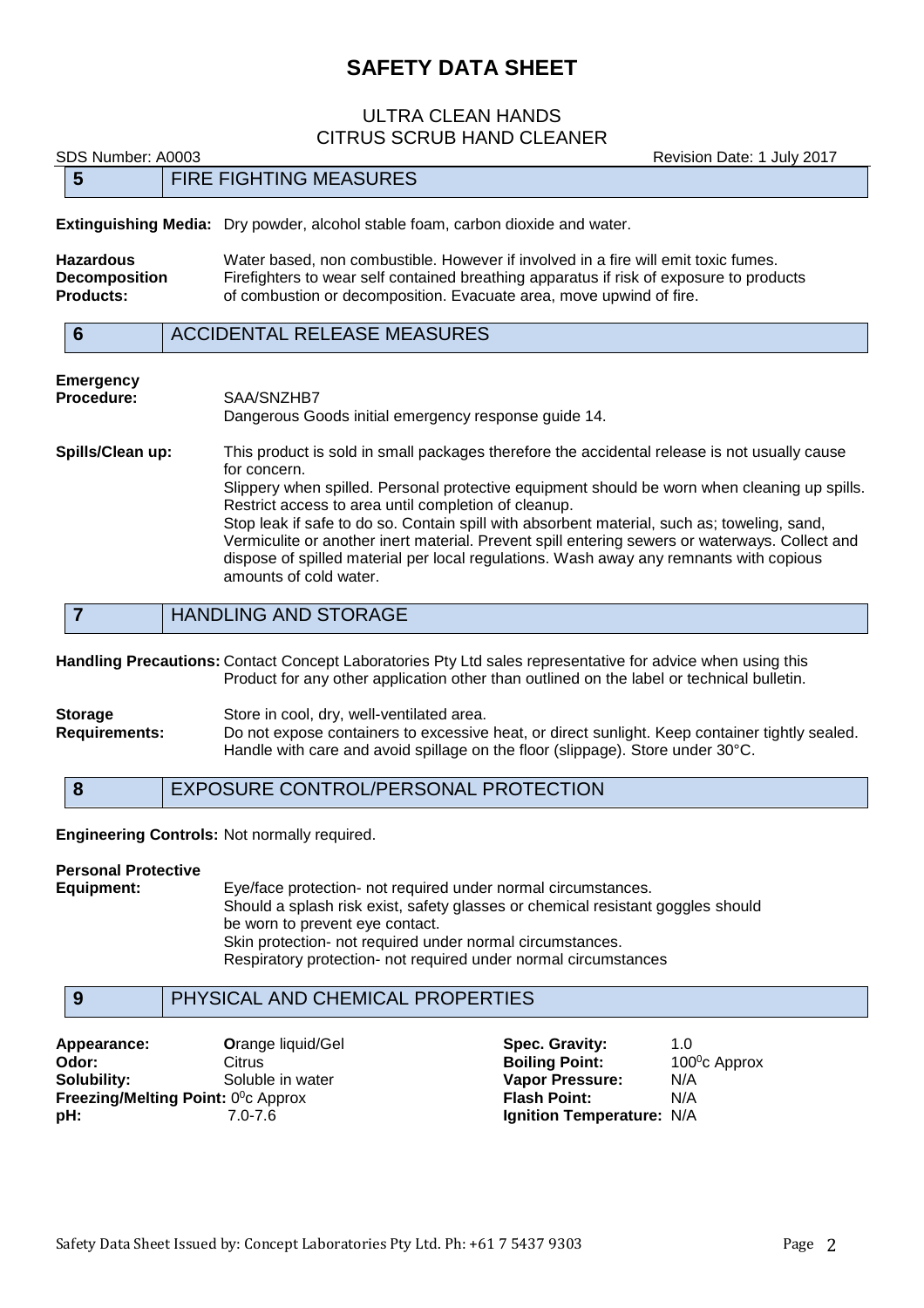#### ULTRA CLEAN HANDS CITRUS SCRUB HAND CLEANER

SDS Number: A0003 **Revision Date: 1 July 2017** 

| <b>Chemical Stability:</b>       | Product is stable under normal ambient conditions.                                            |
|----------------------------------|-----------------------------------------------------------------------------------------------|
| <b>Conditions to Avoid:</b>      | Avoid heat, high temperatures (store below 30°C) and direct sunlight.                         |
|                                  | Protect against physical damage. May corrode mild steel, copper, aluminium and zinc fittings. |
| <b>Material to Avoid:</b>        | Oxidising and reducing agents.                                                                |
| <b>Hazardous</b>                 |                                                                                               |
| <b>Decomposition:</b>            | Burning can produce carbon dioxide and possible toxic chemicals such as carbon monoxide.      |
| Hazardous Reactions: None known. |                                                                                               |
|                                  |                                                                                               |

| <b>Contract Contract Contract Contract Contract Contract Contract Contract Contract Contract Contract Contract Co</b><br>٠<br>٠<br>w | <b>Contract Contract Contract Contract Contract Contract Contract Contract Contract Contract Contract Contract Co</b><br><b>Contract Contract Contract Contract Contract Contract Contract Contract Contract Contract Contract Contract Co</b><br><b>Service Service</b> |  |
|--------------------------------------------------------------------------------------------------------------------------------------|--------------------------------------------------------------------------------------------------------------------------------------------------------------------------------------------------------------------------------------------------------------------------|--|
|                                                                                                                                      |                                                                                                                                                                                                                                                                          |  |

**11** TOXOLOGICAL INFORMATION

**10** STABILITY AND REACTIVITY

| <b>HEALTH EFFECTS</b><br>Acute |                                                                                                                                                                          |
|--------------------------------|--------------------------------------------------------------------------------------------------------------------------------------------------------------------------|
| Swallowed:                     | Considered an unlikely route of entry in commercial/industrial environments.<br>Low toxicity if swallowed. Harmful effects not anticipated.                              |
| Eye:                           | Irritant                                                                                                                                                                 |
| Skin:                          | May irritate skin.                                                                                                                                                       |
| Inhaled:                       | Not known to irritate respiratory tract.                                                                                                                                 |
| <b>Chronic</b>                 |                                                                                                                                                                          |
| Swallowed:                     | May cause gastrointestinal discomfort and cause vomiting and nausea.                                                                                                     |
| Eye:                           | May cause inflammation, temporary redness of the conjunctiva (conjunctivitis); temporary impairment<br>of vision and/or other transient eye damage/ulceration may occur. |
| Skin:                          | No effect known.                                                                                                                                                         |
| Inhalation:                    | Considered an unlikely route of entry in commercial/industrial environments. No effect known.                                                                            |
| <b>TOXICITY DATA</b>           | Non-hazardous ingredients 100%, no risk phrases allocated, no toxicity data available.                                                                                   |

#### **12** ECOLOGICAL INFORMATION

**Eco Toxicity** None available for specific product.

**Persistence and**

**degradability:** Low, Individual components are biodegradeable, no hydrocarbons present. Product is miscible in all proportions with water. As with any chemical product, do not discharge bulk quantities into drains, waterways, sewer or environment. Inform local authorities if this occurs. **Mobility:** Low

## **13** DISPOSAL CONSIDERATIONS

**Disposal Method:** Refer to State/Territory Land Waste Management Authority. Dispose of material By a licensed waste contractor. Rinse empty containers thoroughly before recycling or Disposing to an authorised landfill. Materials should be recovered for reuse if possible. Suitable for incineration by an approved agent.

**14** TRANSPORT INFORMATION

Not Classified as Dangerous Goods by the criteria of the Australian Dangerous Goods (ADG Code)

Not regulated for transport of dangerous goods